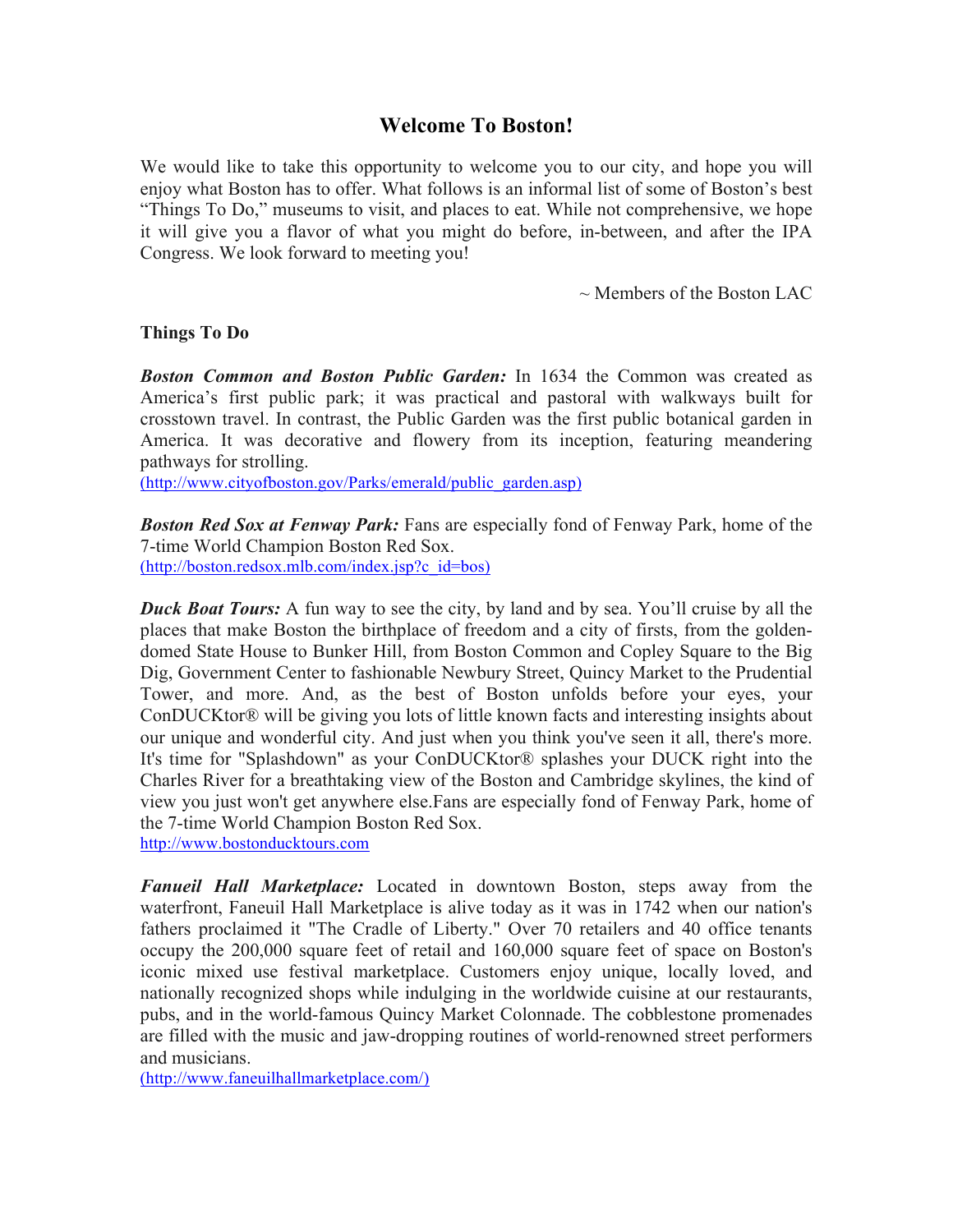*Freedom Trail:* The Freedom Trail Foundation continues to work to preserve this perfect introduction to Colonial Revolutionary Boston. The Trail takes the visitor to 16 historical sites in the course of two or three hours and covers two and a half centuries of America's most significant past. A red brick or painted line connects the sites on the Trail and serves as a guide. Since the past and the present live alongside the Trail, its visitors have the opportunity to see the City as it truly is. Many visitors prefer to linger and study the many exhibits, thus a full day or more can be devoted to browsing along the Trail.One can take a self-guided tour or one of the many tours available through the Boston Common Visitors Center at 148 Tremont Street or the Bostix Booth located at Faneuil Hall. If you prefer to ride, you can pay for one of the trolley tours, which are unofficial guided tours, but do take the rider to many of the sites along the Trail and allow one to disembark at selected stops.

(http://www.thefreedomtrail.org/)

*Hubway Bicycles*: If you are feeling adventurous, and want to see the city by bicycle, Hubway offers a great opportunity. As Boston's bike sharing system, Hubway allows people to rent a bike by the hour or day, and pedal your way throughout the city. (http://www.thehubway.com)

*Newbury Street:* World renowned shopping in some of Boston's most chic and fashionable stores.

(http://www.newbury-st.com/)

*New England Aquarium:* The New England Aquarium, which opened in 1969, is a global leader in ocean exploration and marine conservation. The Aquarium is one of the premier visitor attractions in Boston, with over 1.3 million visitors a year, and a major public education resource.

(http://www.neaq.org/index.php)

*The North End:* Boston's North End is, by its very nature, an organic, living, vibrant, and ever-changing urban neighborhood. Encompassing the heart of the Freedom Trail attractions, it is a major tourist destination point for history buffs. "Boston's Little Italy" as it is sometimes called, the North End is known as a mecca for its many Italian restaurants and cafés. It is an especially beautiful place to stroll around in the warm summer evenings.

(http://www.northendboston.com)

*Old Town Trolley Tours:* For over 30 years, Old Town Trolley Tours has been providing sightseeing tours highlighting the best of Boston. Hop aboard one of their trolleys and you'll experience "Transportainment", a delightful combination of transportation and entertainment. With Old Town Trolley, you can avoid costly parking and city driving while exploring at your own pace as you hop on and off the trolley. Old Town Trolley Tours is a great way to see the city.

(http://www.trolleytours.com/boston/)

*Provincetown – Day Trip from Boston via Ferry:* Provincetown is a New England town located at the extreme tip of Cape Cod. A small coastal resort town with a year-round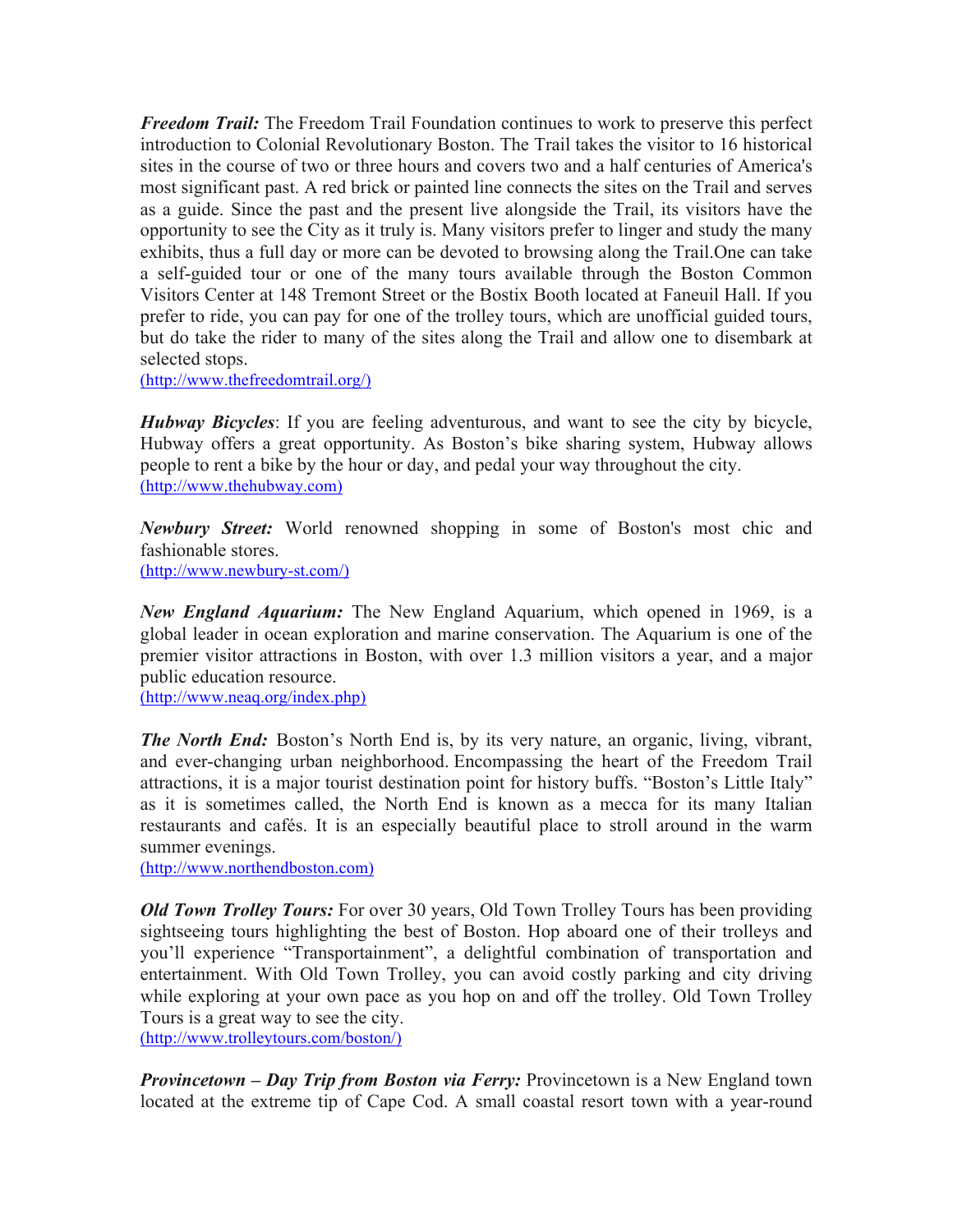population of just under 3,000, Provincetown has a summer population of as high as 60,000. Often called "P-town", the town is known for its beaches, harbor, artists, tourist industry, and its status as a vacation destination for the LGBT community. (http://www.provincetown.com/) (http://www.provincetownfastferry.com/)

*Shows and Concerts:* Boston offers visitors a wide range of performance, theatrical, film, music, and concert opportunities. (http://www.bostix.org)

*Tanglewood – Festival of Contemporary Music July 20-27*: Located two hours drive, due west of Boston, Tanglewood is a music venue in Lenox and Stockbridge, Massachusetts. It has been the summer home of the Boston Symphony Orchestra since 1937. The Festival of Contemporary Music is an annual event at Tanglewood, organized by the Tanglewood Music Center. It began in 1964 as a project of then BSO Music Director Erich Leinsdorf, the newly appointed coordinator of contemporary music studies at the TMC, Gunther Schuller, and noted contemporary music patron Paul Fromm. (http://bso.http.internapcdn.net/bso/images/uploads/brochures/TWD15\_ATOF.pdf)

#### **Museums**

*Boston Children's Museum:* Boston Children's Museum is the place to go for kids in Boston. Interactive educational exhibits and staged events promise a fun-filled experience.

(http://www.bostonchildrensmuseum.org/)

*Boston Tea Party Ships & Museum:* Relive that historic night in the Boston Harbor on December 16th, 1773, when American Colonists took matters into their own hands to oppose British rule. The new Boston Tea Party Ships & Museum is located in the middle of the Fort Point Channel and includes interactive exhibits that will transport visitors back in time to Revolutionary Boston! (http://www.bostonteapartyship.com/)

*Institute of Contemporary Art:* At a spectacular venue on Boston's waterfront, close to the venue of the 2015 IPA Congress, the Institute of Contemporary Art (ICA) continues to present provocative programs that explore ideas, issues, exhibitions, and images of our time. From Picasso, O'Keefe, and Warhol to Cindy Sherman and Bill Viola, the ICA has been the first to show many of the most innovative and inspired artists from around the world for nearly 65 years.

(http://www.icaboston.org/)

*Isabella Gardner Museum:* Modeled after a 15th-century Venetian palazzo surrounding an interior courtyard garden, the Isabella Stewart Gardner Museum houses one of the most remarkable art collections in the world. Special contemporary and historic exhibitions, America's oldest museum music program, and an artist-in-residence program enrich the permanent collection and provide ongoing inspiration for visitors. In celebration of the museum's founder, all named "Isabella" are admitted free.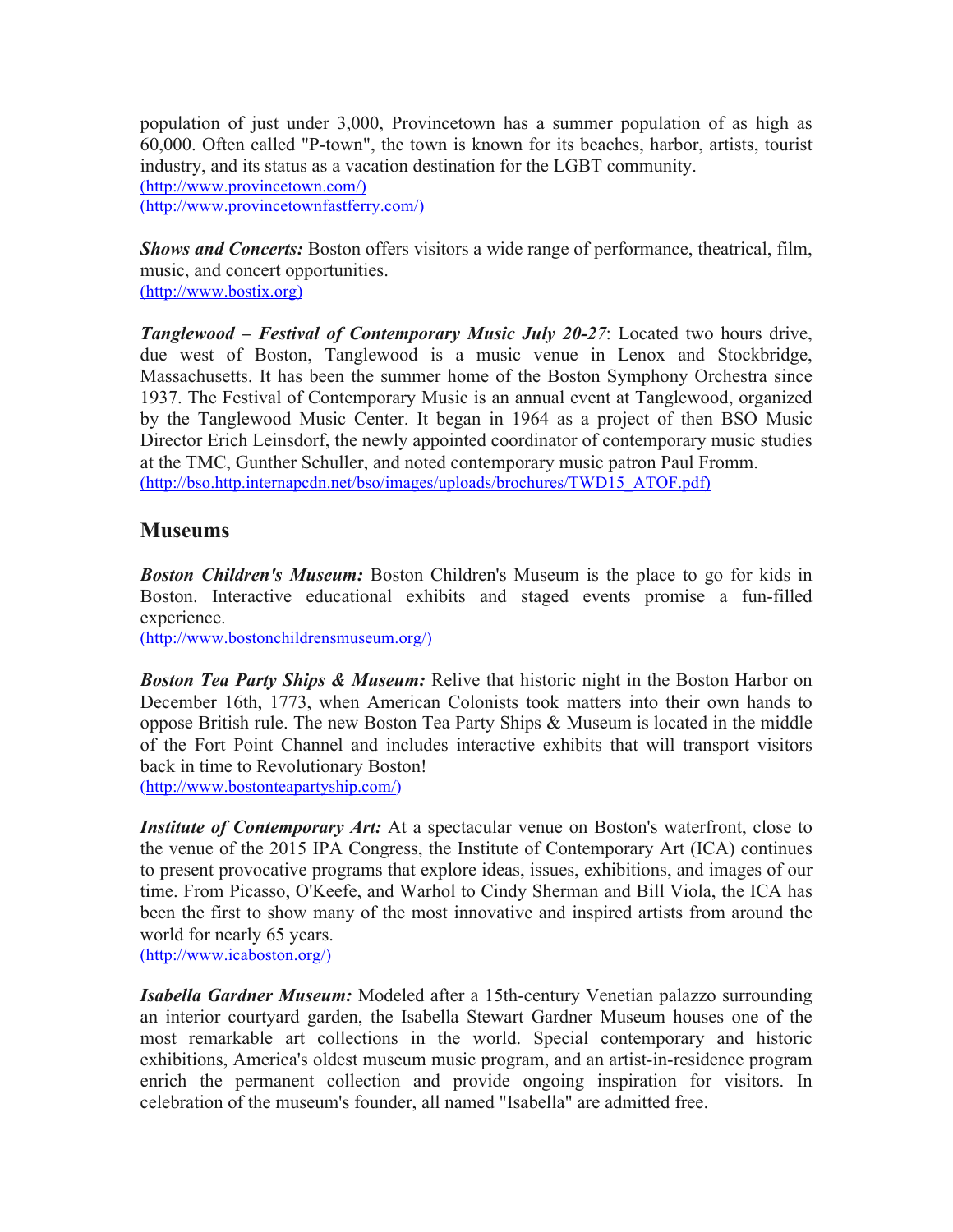(http://www.gardnermuseum.org/home)

*Museum of African American History:* This museum aims to preserve and accurately portray African American history from colonial times. Here you will find different exhibits and can take a tour of the Black Heritage Trail. (http://www.afroammuseum.org/)

*Museum of Fine Arts:* From ground-breaking exhibits and state-of-the-art galleries to one of the world's largest Asian art collections, the MFA has something for all visitors, including the Katsushika Hokusai exhibition. (http://www.mfa.org/)

*Museum of Science:* This interactive museum is sure to be fun for the whole family! From hands-on exhibits to the planetarium, there is an endless amount of fun to be had. (http://www.mos.org/)

*U.S.S. Constitution Museum:* Visitors to the USS Constitution Museum's galleries experience the Constitution's history and the lives of the men who sailed her. Along with artifacts in cases, the Museum's exhibits let visitors explore and experience the ship's history in engaging interactive exhibits that make a personal connection to Old Ironsides. (http://www.ussconstitutionmuseum.org/)

## **Places To Eat**

While Boston has too many fine bars and restaurants to list here, a useful resource for the best of Boston's restaurants can be found at Eater.com. Reservations are advised: (http://boston.eater.com/maps/best-boston-restaurants-38)

Alternatively, with technology and food becoming ever more entwined, there are a number of app's available to download on your smart-phone to help find a good place to eat. Here are a few suggestions for apps on both iPhone or Android phones:

**OpenTable:** OpenTable takes out all the hassle of booking a reservation at your favorite restaurant. You can simply choose a date, time, and party size to see available tables at your desired location, then hit the book button. It's easy enough to find a restaurant based on your location or cuisine needs, and OpenTable offers plenty of helpful reviews and rating options.

**UrbanSpoon:** Allowing you to compare restaurant choices by rating, distance, cuisines and popularity levels, Urbanspoon is a great help, especially when you're in a new city. You can browse menus and photos of the food on offer, as well as look at online restaurant guides by critics as well as other food fans. You can even make reservations using the app, ensuring it's the Swiss Army Knife of dining apps. It's stylish too.

**Yelp:** Yelp is one of the biggest and brightest services out there. While it has a lot of buzz and hype, its growth has been mostly due to the fact that it's such a great app.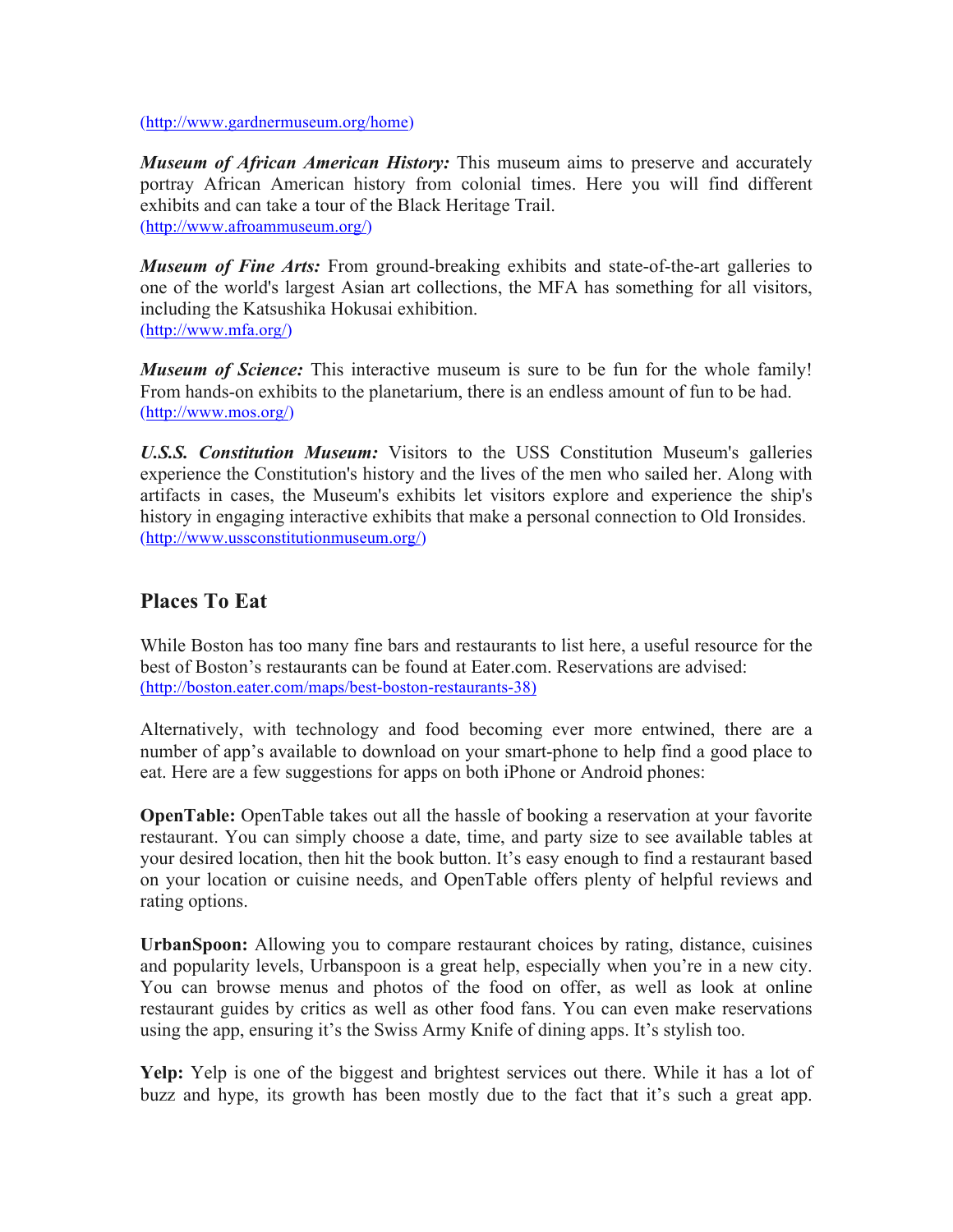Offering over 50 million reviews for businesses across the world, you can easily search for nearby restaurants, read plenty of reviews, and even view great local deals and photos of the place. Search filters ensure that you can narrow things down according to distance, price, and rating, so you know exactly what you're getting into. It works well for plenty of other establishments too.

**Zagat:** Sometimes, less is more. Zagat gives you concise reviews of restaurants and bars, saving you the hassle of having to dig around too much. The usual filters are place along with a scoring system that rates food, decor, and service separately. Lists of expertselected places to cover mostly any occasion, mood, or craving completes the wellrounded package, so you can spend more time eating and less time browsing.

## **Transportation**

**Taking the "T":** Boston's public transportation system is operated by the Massachusetts Bay Transportation Authority, but locals know it simply as the "T".It offers subway, bus, trolley car and boat service to just about everywhere in the Greater Boston area and beyond. Subway stops are color coded - Red Line, Green Line, Blue Line, Orange Line or Silver Line. To ride the T, you need to purchase a CharlieCard or CharlieTicket. These can be purchased at every subway station at vending machines and at select convenience stores. The basic fare is \$2.65 and kids - 11 years and younger - ride free. And your Charlie Card will provide you with more than 75 discounts on attractions during your visit. The "T's" Day/Week LinkPass gives visitors unlimited travel on Subway, Local Bus, Inner Harbor Ferry and Commuter Rail Zone 1A for one day (\$12) or seven days (\$19). More than 500 fare-vending machine are located throughout all subway stations. For specific information on routes and schedules visit mbta.com. Information is in six languages and the website offers a very useful "Trip Planner" to get you to your destination.

**Taxis:** Boston's Taxi service is available throughout the city. From Logan International Airport to most hotels in Boston and Cambridge, current fares are approximately \$25- \$35.00, one way.

**Uber:** Yes, Uber came to Boston…. Uber is an On Demand Transportation, an app that connects you with a driver at the tap of a button. Request a ride and have a driver curbside in minutes. There's no need to carry cash. When you reach your destination, your fare is automatically billed to your card on file.

## **Places to Go For A Run**

**Charles River:** An 18-mile loop from Science Park to Watertown Square makes the Charles a great pick for those looking for a nice, long walk, bike or run. With many places to cross over the river, you can easily create your own route tailored to how many miles you'd like to complete.

**Commonwealth Ave. Mall:** This route in the Back Bay neighborhood links the Public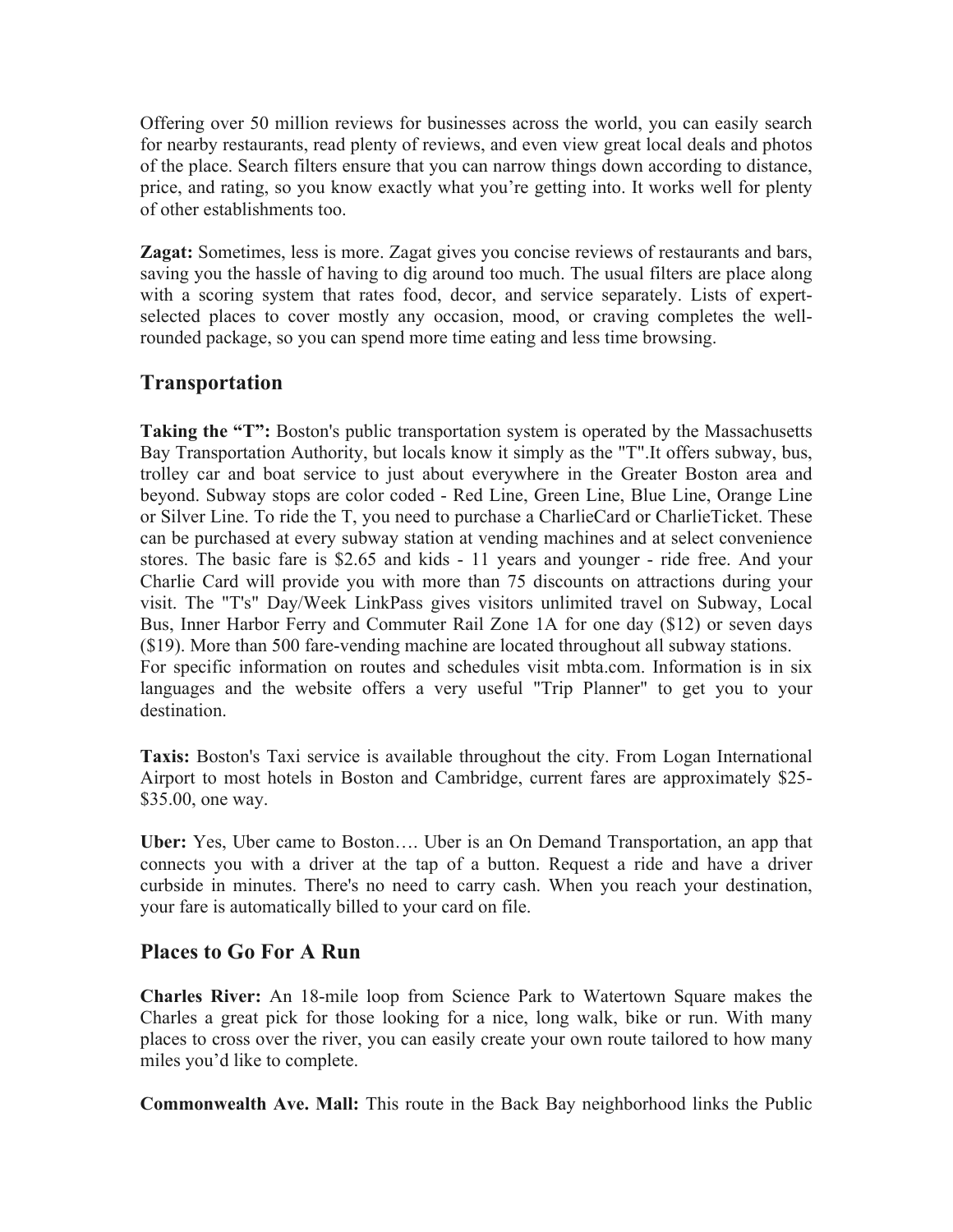Garden and the Olmsted park system. If you want to extend your route, you can always add a jaunt to Fenway Park and back.

**Fresh Pond:** The Fresh Pond reservoir in Cambridge is a perfect place to walk your dog, jog, or run. You can walk or run the 2.25 mile perimeter road for a nice little workout if you're short on time. Fresh Pond is about a 10 minute walk away from Alewife Station on the MBTA Red line.

**Jamaica Pond:** Many enjoy walking or running along the 1.5-mile path around the pond, while others enjoy sailing on the pond in the summer. The Green Street stop on the Orange line is the closest to the pond.

## **Boston's Neighborhoods**

For a description of the different neighborhoods in Boston, see:

http://www.tripadvisor.com/Travel-g60745 s204/Boston:Massachusetts:Neighborhoods.html

## **For More Information…**

For more information on "Things to Do in Boston," please visit:

(http://www.cityofboston.gov/visitors/thingstodo.asp.)

## **IPSO Gala Dinner and Boat Cruise!**

IPSO members should keep in mind the IPSO members' lunch on Tuesday, July  $21<sup>st</sup>$ , 2015, which is sponsored by IPSO, and the IPSO Gala Dinner, on Friday, July  $24<sup>th</sup>$ ,  $2015$ . The dinner will take place on the Odyssey Cruise line and will consist of dinner, openbar, and dancing, while on a tour of the Boston Harbor. Tickets for the dinner are being sold with registration for the IPA/IPSO congress, for the bargain price of \$100.

#### *Friday July 24, 2015* 8pm-1am

(Cruise leaves the dock at 9pm sharp, so be early!) **Address**: Odyssey Cruise Line, Boston Harbor, 50 Rowe's Warf, Gate B, Boston MA

Attire: For women, cocktail wear, a dress or dressy-casual attire is appropriate. For men, collared shirts and dress pants are recommended. Casual jeans, tshirts, athletic shoes or flip flops are discouraged.

(Tickets available for sale here you can book together with Full congress or day tickets)